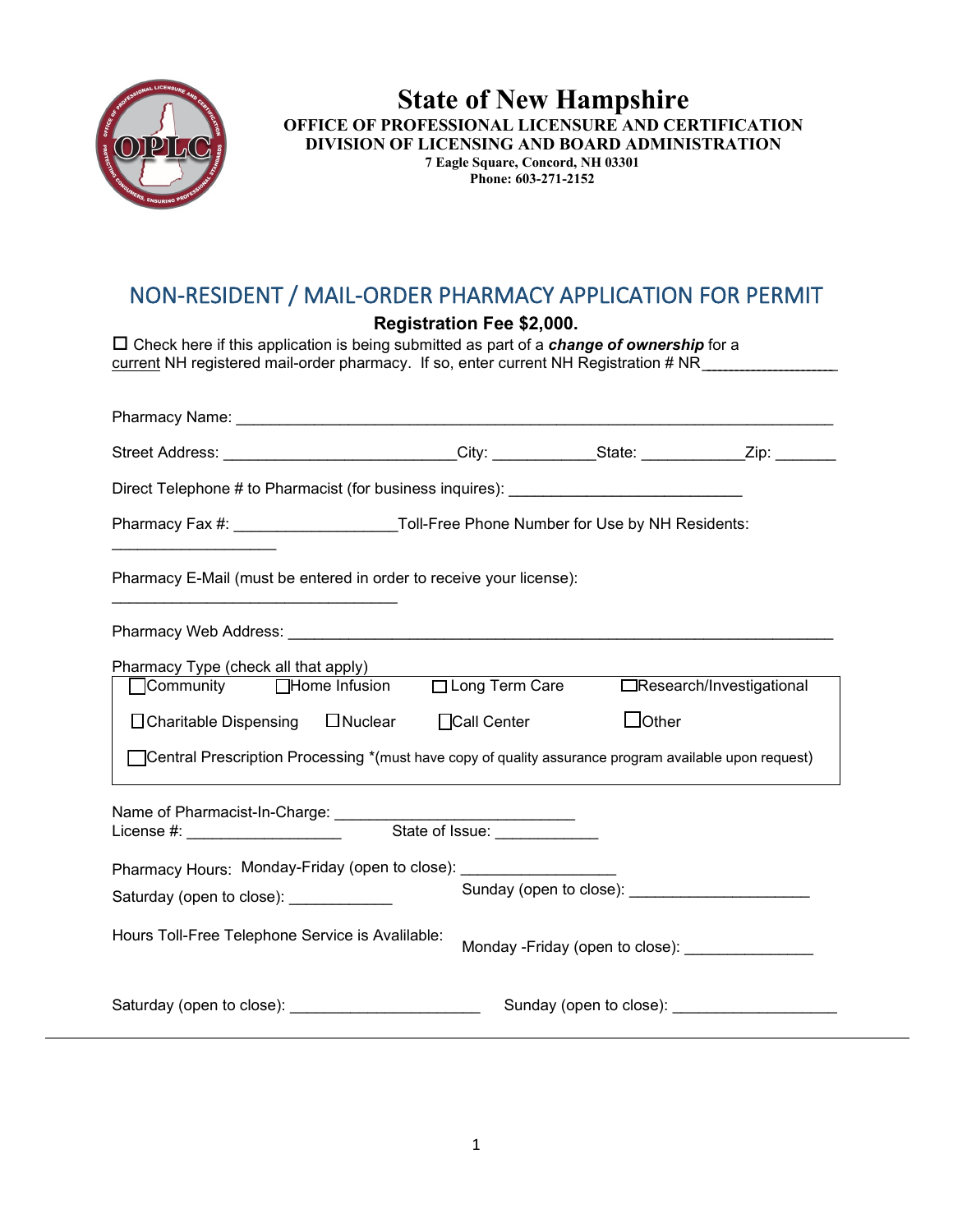

## State of New Hampshire Office of Professional Licensure & Certification

7 Eagle Square, Concord NH 03301 Phone: 603-271-2152

Type of Ownership

| Tindividual Owner/Trustee/Receivership □ Partnership | $\Box$ Corp / LLC | State of Inc. |  |
|------------------------------------------------------|-------------------|---------------|--|
|                                                      |                   |               |  |

Name of Parent Company / Corporation / Owner: \_\_\_\_\_\_\_\_\_\_\_\_\_\_\_\_\_\_\_\_\_\_\_\_\_\_\_\_\_\_\_\_\_\_\_\_\_\_\_\_\_\_\_\_

Corporate / Owner's Mailing Address:

| If a corporation, attach a copy of the<br>CERTIFICATE of incorporation (NOT<br>Articles of Incorporation) from the state<br>where company is incorporated | Pharmacy's Federal Tax ID # |
|-----------------------------------------------------------------------------------------------------------------------------------------------------------|-----------------------------|
|-----------------------------------------------------------------------------------------------------------------------------------------------------------|-----------------------------|

**Types of Prescription Items being Shipped to New Hampshire Residents**

\_\_\_\_\_\_\_\_\_\_\_\_\_\_\_\_\_\_\_\_\_\_\_\_\_\_\_\_\_\_\_\_\_\_\_\_\_\_\_\_\_\_\_\_\_\_\_\_\_\_\_\_\_\_

| □Controlled Drugs LPrescription Devices   Prescription Diabetic Supp.<br>□Non-Controlled Drugs        |  |  |  |  |  |
|-------------------------------------------------------------------------------------------------------|--|--|--|--|--|
| $\Box$ None (non-dispensing)<br>Non-Sterile Compounded Drugs (patient-specific Only)                  |  |  |  |  |  |
|                                                                                                       |  |  |  |  |  |
| Other (describe)                                                                                      |  |  |  |  |  |
| Sterile Compounded Drugs (patient-specific only) *if shipping sterile compounded products to NH       |  |  |  |  |  |
| residents you must attach items 1-5 additionally, by signing the application you acknowledge that the |  |  |  |  |  |
| pharmacy has item #6 on hand and available upon/request:                                              |  |  |  |  |  |
| 1. Any and all GAP analysis reports related to the pharmacy done within the last twelve (12)          |  |  |  |  |  |
| months;                                                                                               |  |  |  |  |  |
| Any and all certification documents on compounding equipment done within the last six (6)<br>2.       |  |  |  |  |  |
| months;                                                                                               |  |  |  |  |  |
| An inventory listing of any / all products shipped into the State of NH within the last six (6)<br>3. |  |  |  |  |  |
| months, including product, quantity, location of shipment, and date of shipment;                      |  |  |  |  |  |
| Any Department of Heath and Human Services, Food and Drug Administration Inspection<br>4.             |  |  |  |  |  |
| Reports (Form FDA483) issued within the last twelve (12) months and any responses                     |  |  |  |  |  |
| submitted to these agencies by the pharmacy;                                                          |  |  |  |  |  |
| Any state inspection reports issued within the last eighteen (18) months and any responses<br>5.      |  |  |  |  |  |
| submitted to these agencies regarding the inspection reports by the pharmacy; and                     |  |  |  |  |  |
| The pharmacy's policies and procedures on sterile compounding (Do not attach – but must be<br>6.      |  |  |  |  |  |
| available upon request)                                                                               |  |  |  |  |  |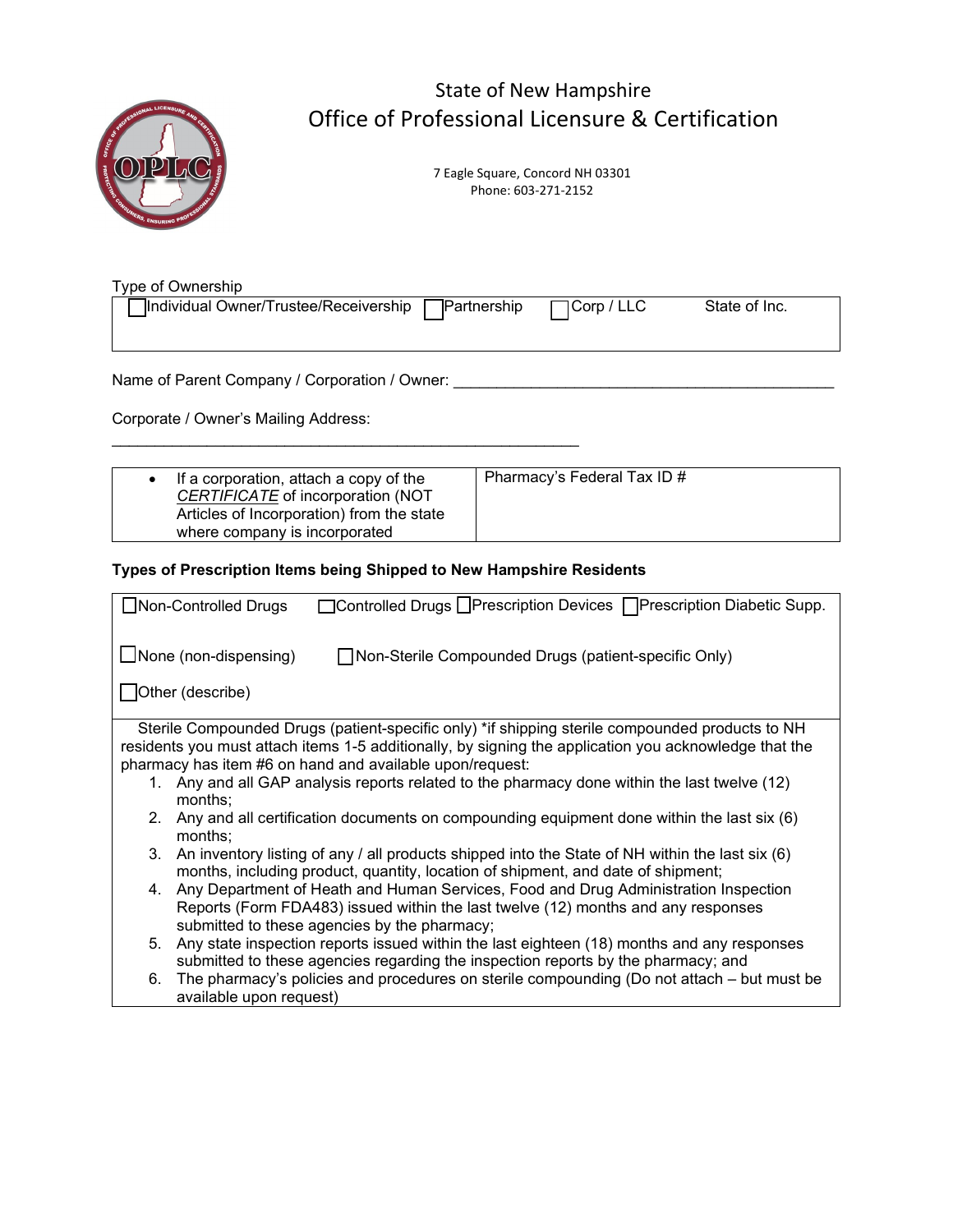

## State of New Hampshire Office of Professional Licensure & Certification

7 Eagle Square, Concord NH 03301 Phone: 603-271-2152

Has the license/registration of this pharmacy ever been suspended, revoked, denied, voluntarily surrendered, placed on probation, or otherwise disciplined by any state or federal licensing/regulatory board/agency?  $\Box$  Yes No \*If yes, attach explanation and copy of legal documents.

Have any of this applicant's owners, corporate officers, partners or pharmacists ever been found guilty of a felony in connection with the practice of pharmacy or distribution of drugs?  $\Box$  Yes<sup>\*</sup>  $\Box$  No \*If yes, attach explanation and copy of legal documents.

Is the pharmacy owned by an individual licensed to prescribe medicine, or does a prescriber (or a prescriber's immediate family member) have a majority/controlling interest in the pharmacy?

 $\Box$ Yes\*  $\Box$ No \*If yes, what percentage is owned by a prescriber/prescriber's immediate family?  $\%$ 

Does the pharmacy have comprehensive liability insurance coverage? Yes No<sup>\*</sup> \*If no, please attach explanation.

ATTACHMENTS, ATTESTATION & SIGNATURE (All items must be checked; if #7 and #8 do not apply you must write 'N/A'). Be sure to include all required attachments with your application:

As Pharmacist-In-Charge, I confirm the following (must check each item), and I sign/date this application under penalty of perjury:

- 1. Copy is attached of the pharmacy's current license/registration issued by the Board of Pharmacy or other state regulatory agency where the pharmacy is located (home state);
- 2. Copy is attached of the pharmacy's most recent \* pharmacy inspection report issued by the FDA, DEA, NABP, or State Board of Pharmacy where the pharmacy is located (home state) *\*Must have been within the past 18 months – if not, attach explanation. Your application may be placed on hold until a more recent inspection is made.*

3. Attached is a list containing the Name, Address, & Title of All Corporate Officers, Partners or Owner(s);

- 4. Attached is a prescription label, containing the name, address and phone number of the pharmacy, that would be used on finished prescription products mailed to New Hampshire residents;
	- 5. A sample copy of a patient medication profile / nightly prescription print-out / drug utilization review report, that must include the following information:
		- A. Name and address of patient.
		- B. Name, address and DEA registration number of the prescriber.